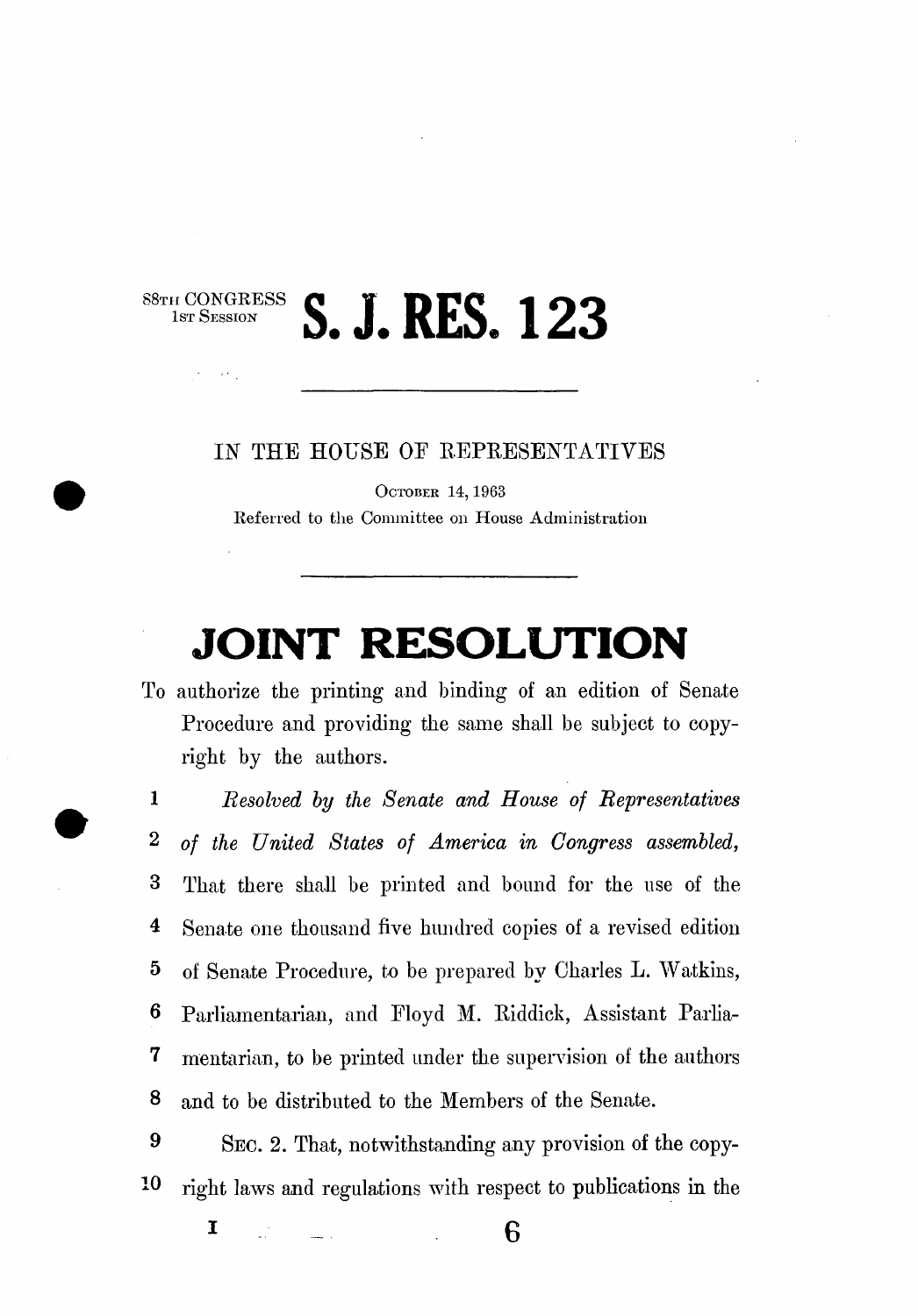1 public domain, such edition of Senate Procedure shall be 2 subject to copyright by the authors thereof.

Passed the Senate October 11 (legislative day, October 10), 1963.

Attest: FELTON M. JOHNSTON, *Secretary.* 

 $\mathbf{r}$ 

 $\mathbb{Z}$ 

va no.

 $\sim 10$ 

 $\mathcal{C}^{\mathcal{C}}(\mathcal{B},\mathcal{C})$  , and  $\mathcal{C}^{\mathcal{C}}(\mathcal{C},\mathcal{C})$ 

 $\mathbb{R}^2$ 

 $\mathcal{L}_{\text{max}}$  and  $\mathcal{L}_{\text{max}}$  and  $\mathcal{L}_{\text{max}}$  are the set of the set of  $\mathcal{L}_{\text{max}}$ 

**Contractor** 

 $\mathcal{L} = \mathcal{L} \mathcal{L}$  , where  $\mathcal{L} = \mathcal{L} \mathcal{L}$ 

 $\mathcal{I}$ 

 $\mathcal{L}_{\mathcal{L}}$  $\ddot{\phantom{0}}$ 

 $\ddot{\phantom{a}}$ 

 $\mathcal{L}^{\text{max}}_{\text{max}}$  , where  $\mathcal{L}^{\text{max}}_{\text{max}}$ 

 $\langle \hat{\sigma}_1 \rangle$  .

 $\bar{z}$  .

The Render of Person

 $\mathcal{L}_{\text{max}}$  and  $\mathcal{L}_{\text{max}}$ 

 $\frac{1}{4}$ 

 $\tilde{\mathcal{L}}_k$ 

 $\mathcal{A}^{\mathcal{A}}$ 

 $\phi_2$ 

 $\alpha$  .

 $\sim$   $\sim$ 

 $\overline{7}$ 

 $\mathbb{Z}$ 

 $\ddot{\phantom{a}}$ 

 $\bar{z}$ 

 $\mathbf{r}$